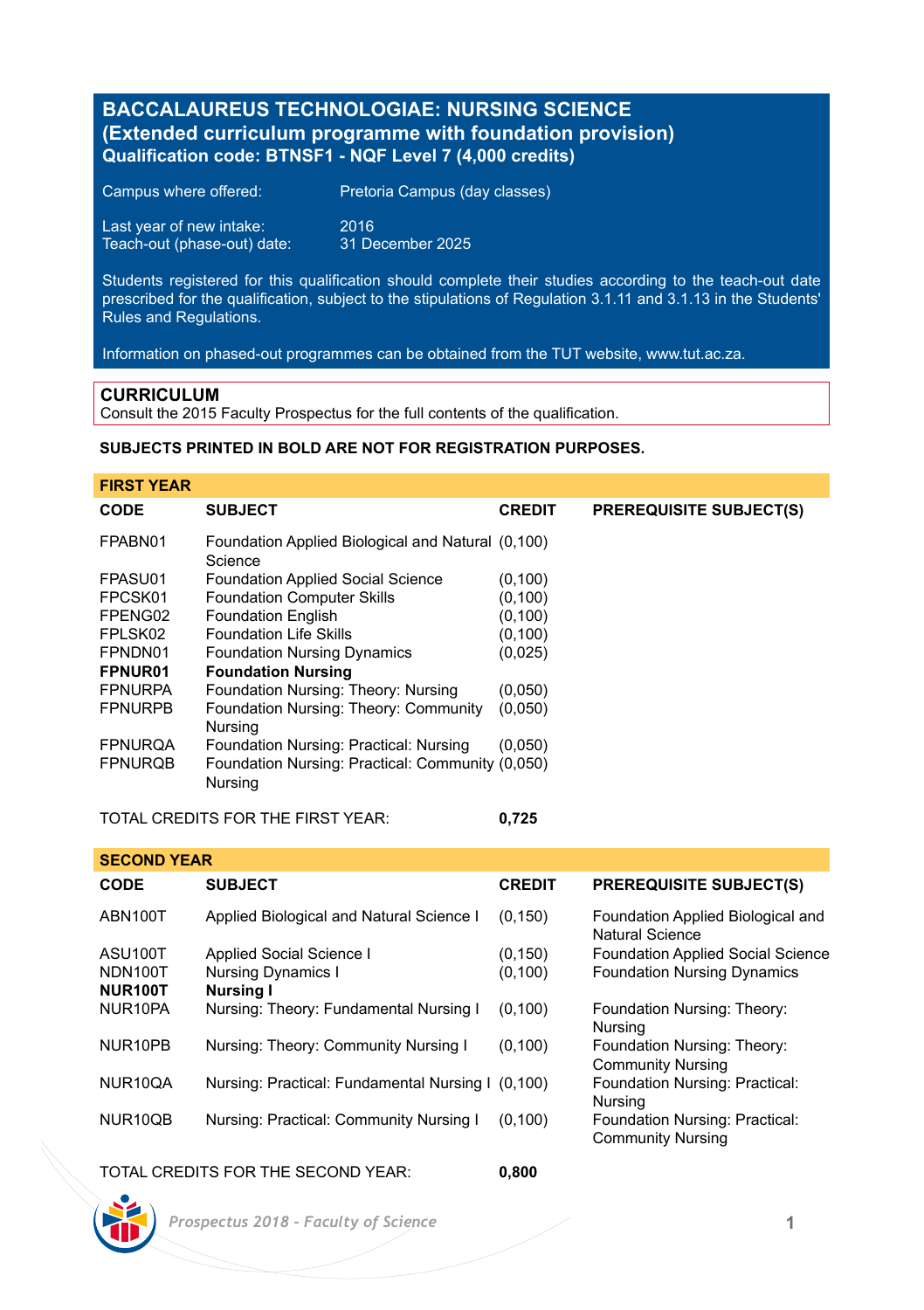| <b>THIRD YEAR</b>                 |                                                          |               |                                                       |
|-----------------------------------|----------------------------------------------------------|---------------|-------------------------------------------------------|
| CODE                              | <b>SUBJECT</b>                                           | <b>CREDIT</b> | <b>PREREQUISITE SUBJECT(S)</b>                        |
| ABN200T                           | Applied Biological and Natural Science II                | (0, 100)      | Applied Biological and Natural<br>Science I           |
| ASU200T<br><b>MIN200T</b>         | Applied Social Science II<br><b>Midwifery Nursing II</b> | (0, 100)      | Applied Social Science I                              |
| MIN20PT                           | Midwifery Nursing: Theory II                             | (0, 100)      | Applied Biological and Natural<br>Science I           |
|                                   |                                                          |               | Applied Social Science I                              |
| MIN20OT                           | Midwifery Nursing: Practical II                          | (0, 100)      | Applied Biological and Natural<br>Science I           |
|                                   |                                                          |               | Applied Social Science I                              |
| NDN200T<br><b>NUR200T</b>         | <b>Nursing Dynamics II</b><br><b>Nursing II</b>          | (0,075)       | <b>Nursing Dynamics I</b>                             |
| NUR20PA                           | Nursing: Theory: General Nursing II                      | (0,075)       | Applied Biological and Natural<br>Science I           |
|                                   |                                                          |               | Applied Social Science I                              |
|                                   |                                                          |               | <b>Nursing Dynamics I</b>                             |
|                                   |                                                          |               | Nursing: Theory: Fundamental                          |
| NUR20PB                           | Nursing: Theory: Community Nursing II                    | (0,075)       | Nursing I<br>Applied Biological and Natural           |
|                                   |                                                          |               | Science I                                             |
|                                   |                                                          |               | Applied Social Science I<br><b>Nursing Dynamics I</b> |
| NUR20QA                           | Nursing: Practical: General Nursing II                   | (0.075)       | Applied Biological and Natural                        |
|                                   |                                                          |               | Science I                                             |
|                                   |                                                          |               | Applied Social Science I                              |
|                                   |                                                          |               | Nursing: Theory: Fundamental<br>Nursing I             |
| NUR20QB                           | Nursing: Practical: Community Nursing II                 | (0.075)       | Applied Biological and Natural                        |
|                                   |                                                          |               | Science I                                             |
|                                   |                                                          |               | Applied Social Science I<br><b>Nursing Dynamics I</b> |
| <b>PMC110T</b>                    | Pharmacology I                                           | (0, 100)      |                                                       |
| TOTAL CREDITS FOR THE THIRD YEAR: |                                                          | 0,875         |                                                       |

| <b>FOURTH YEAR</b>        |                                                      |               |                                                                                                                                         |  |  |
|---------------------------|------------------------------------------------------|---------------|-----------------------------------------------------------------------------------------------------------------------------------------|--|--|
| <b>CODE</b>               | <b>SUBJECT</b>                                       | <b>CREDIT</b> | <b>PREREQUISITE SUBJECT(S)</b>                                                                                                          |  |  |
| <b>MIN300T</b>            | <b>Midwifery Nursing III</b>                         |               |                                                                                                                                         |  |  |
| MIN30PT                   | Midwifery Nursing: Theory III                        | (0, 150)      | Applied Biological and Natural<br>Science II<br>Applied Social Science II<br>Nursing II<br><b>Nursing Dynamics II</b><br>Pharmacology I |  |  |
| MIN30OT                   | Midwifery Nursing: Practical III                     | (0, 150)      | Applied Biological and Natural<br>Science II<br>Applied Social Science II<br>Nursing II<br><b>Nursing Dynamics II</b><br>Pharmacology I |  |  |
| NDN300T<br><b>NUR300T</b> | <b>Nursing Dynamics III</b><br>Nursina III           | (0, 100)      | <b>Nursing Dynamics II</b>                                                                                                              |  |  |
| NUR30PA                   | Nursing: Theory: Medical and Surgical<br>Nursing III | (0, 100)      | Midwifery Nursing II<br>Nursing II<br>Pharmacology I                                                                                    |  |  |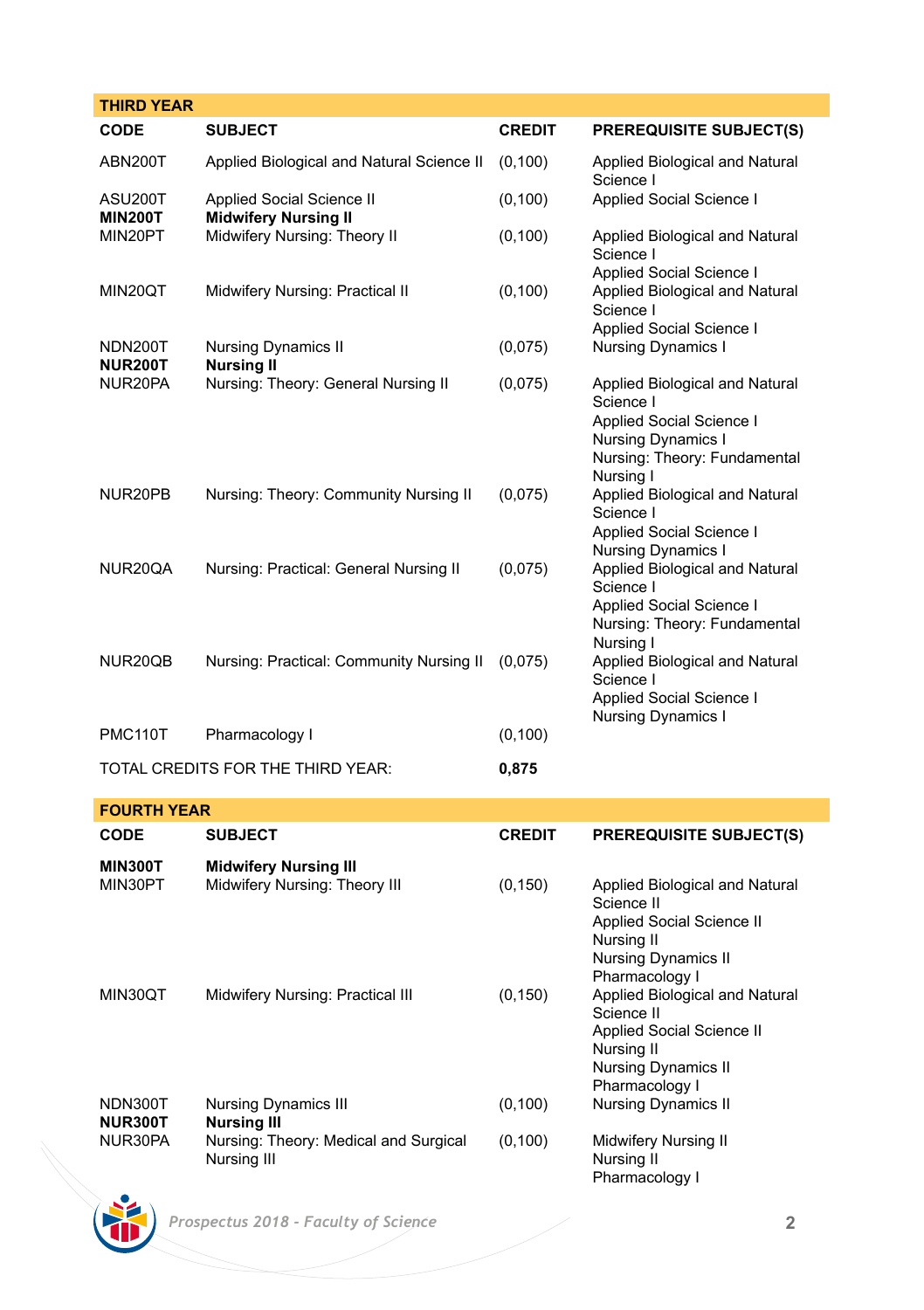| and peringer on oco nadirid dira developmenti potal tantol |  |  |  |  |
|------------------------------------------------------------|--|--|--|--|
|                                                            |  |  |  |  |
|                                                            |  |  |  |  |
|                                                            |  |  |  |  |

| NUR30PB | Nursing: Theory: Psychiatric Nursing III    | (0.100) | Pharmacology I              |
|---------|---------------------------------------------|---------|-----------------------------|
| NUR30QA | Nursing: Practical: Medical and Surgical    | (0.100) | Nursing: Practical: General |
|         | Nursina III                                 |         | Nursina II                  |
| NUR30QB | Nursing: Practical: Psychiatric Nursing III | (0.100) |                             |
|         |                                             |         |                             |

TOTAL CREDITS FOR THE FOURTH YEAR: **0,800**

| <b>FIFTH YEAR</b>             |                                                                       |                      |                                                        |
|-------------------------------|-----------------------------------------------------------------------|----------------------|--------------------------------------------------------|
| <b>CODE</b>                   | <b>SUBJECT</b>                                                        | <b>CREDIT</b>        | <b>PREREQUISITE SUBJECT(S)</b>                         |
| NDN400T<br>NRH110T<br>NUR400T | <b>Nursing Dynamics IV</b><br>Nursing Research I<br><b>Nursing IV</b> | (0, 200)<br>(0, 200) | <b>Nursing Dynamics III</b>                            |
| NUR40PA                       | Nursing: Theory: Medical and Surgical<br><b>Nursing IV</b>            | (0, 100)             | <b>Midwifery Nursing III</b><br>Nursing III            |
| NUR40PB                       | Nursing: Theory: Psychiatric Nursing IV                               | (0, 100)             | Nursing: Theory: Psychiatric<br>Nursing III            |
| NUR40QA                       | Nursing: Practical: Medical and Surgical<br>Nursing IV                | (0, 100)             | Nursing Practical: Medical and<br>Surgical Nursing III |
| NUR40QB                       | Nursing: Practical: Psychiatric Nursing IV                            | (0.100)              | Nursing Practical: Psychiatric<br>Nursing III          |
|                               | TOTAL CREDITS FOR THE FIFTH YEAR:                                     | 0.800                |                                                        |
|                               | TOTAL CREDITS FOR THE QUALIFICATION:                                  |                      |                                                        |

# **SUBJECT/MODULE INFORMATION (OVERVIEW OF SYLLABUS)**

The syllabus content is subject to change to accommodate industry changes. Please note that a more detailed syllabus is available at the Department or in the study guide that is applicable to a particular subject/module. On 01 August 2017, the syllabus content was defined as follows:

# **A**

### **APPLIED BIOLOGICAL AND NATURAL SCIENCE I (ABN100T) CONTINUOUS ASSESSMENT** *(Subject custodian: Department of Biomedical Sciences)*

Applied anatomy and physiology, nutrition, biochemistry and biophysics. (Total tuition time: ± 120 hours)

# **APPLIED BIOLOGICAL AND NATURAL SCIENCE II (ABN200T) CONTINUOUS ASSESSMENT**

*(Subject custodian: Department of Biomedical Sciences)*

Applied anatomy and physiology, nutrition, biochemistry and biophysics. (Total tuition time: ± 130 hours)

# **APPLIED SOCIAL SCIENCE I (ASU100T) 1 X 3-HOUR PAPER**

*(Subject custodian: Adelaide Tambo School of Nursing Science)*

Sociological perspectives, culture, social groups, social interaction, structures and organisations, socialisation and the family, and the social determinants of health. (Total tuition time:  $+64$  hours)

# **APPLIED SOCIAL SCIENCE II (ASU200T) 1 X 3-HOUR PAPER**

*(Subject custodian: Adelaide Tambo School of Nursing Science)* Introduction to psychology and developmental psychology, psychoanalytic approaches to development and personality development, cognition and cognitive development, moral reasoning and development, Humans as social beings, stress trauma and development. (Total tuition time: ± 48 hours)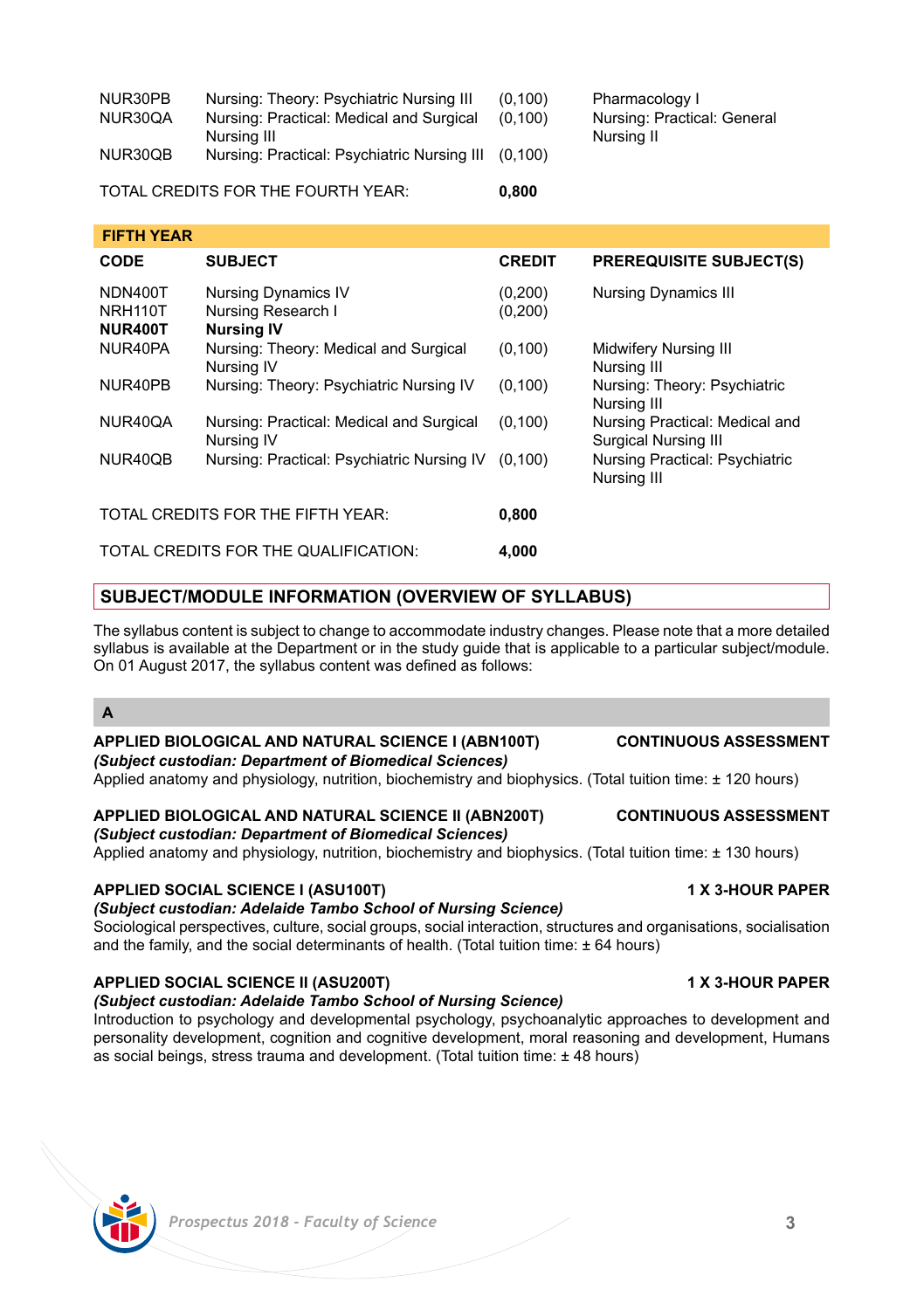### **FOUNDATION APPLIED BIOLOGICAL AND NATURAL SCIENCE (FPABN01) 1 X 3-HOUR PAPER** *(Subject custodian: Adelaide Tambo School of Nursing Science)*

Introduction to anatomy. Anatomy terminology. Introduction to physiology. Terminology of physiology. Introduction to pathophysiology. Terminology of pathophysiology. Introduction to microbiology. Terminology of microbiology. Different micro-organisms. Levers. Basic molecular structure. Chemical notation. Chemical reactions. Calculations. The skeletal system. (Total tuition time: ± 96 hours)

# **FOUNDATION APPLIED SOCIAL SCIENCE (FPASU01) 1 X 3-HOUR PAPER**

*(Subject custodian: Adelaide Tambo School of Nursing Science)*  Foundation of sociology. Introduction to sociology. Theoretical overview of sociology. Culture. Socialisation. Social processes and structures. Social groups and group dynamics. Social inequality and mobility. (Total tuition time:  $± 136$  hours)

# **FOUNDATION COMPUTER SKILLS (FPCSK01) CONTINUOUS ASSESSMENT**

*(Subject custodian: End User Computing Unit)*

Students have to acquire theoretical knowledge (computing fundamentals) and practical skills as end-users in MS Office Suite applications (MS Word, MS Excel, MS Excel Intermediate, MS PowerPoint, MS Access Essentials) and dealing with the Internet, networks and how to search for information. Students will do online tests that are mapped with SAQA and IC3 Essential Skills for Digital Literacy (international certification); as well as specialist International Certification in specific modules. (Total tuition time: ± 60 hours)

# **FOUNDATION ENGLISH (FPENG02) 1 X 3-HOUR PAPER**

**F**

# *(Subject custodian: Department of Applied Languages)*

Interpret, relate and reflect on all available and relevant resource material in proper English. Communicate orally in a comprehensible and clear manner in both general and subject-specific communication. Demonstrate intermediate-level of proficiency in written English. (Total tuition time: ± 160 hours)

# **FOUNDATION LIFE SKILLS (FPLSK02) CONTINUOUS ASSESSMENT**

# *(Subject custodian: Department of Management and Entrepreneurship)*

Campus ethics, learning styles and whole-brain thinking, self-image and assertive behaviour, time management, self-motivation, conflict management, sexuality and relationships, problem-solving skills, managing stress, the multicultural society, techniques for summarising and memorising, how to cope with assessments and assignments, creativity, and many more. The life-skills sessions are participative, with group discussions and personal application to optimise student's learning experience. (Total tuition time: ± 128 hours)

# **FOUNDATION NURSING DYNAMICS (FPNDN01) 1 X 3-HOUR PAPER**

# *(Subject custodian: Adelaide Tambo School of Nursing Science)*

Principles of scientific writing. Citation. Plagiarism. Literature search. Principles and planning of a scientific document. Interpretation of a scientific document. (Total tuition time: ± 64 hours)

# **FOUNDATION NURSING: PRACTICAL: COMMUNITY CONTINUOUS ASSESSMENT NURSING (FPNURQB)**

# *(Subject custodian: Adelaide Tambo School of Nursing Science)*

The candidate is expected to learn how to design a poster, to visits community health nursing practice settings, presentation skills, lifestyle modification practices, prevention of accidents at home and identifying vulnerable communities. (Total tuition time: not available)

### **FOUNDATION NURSING: PRACTICAL: NURSING (FPNURQA) CONTINUOUS ASSESSMENT** *(Subject custodian: Adelaide Tambo School of Nursing Science)*

The focus is on the practical aspects of nursing to prepare the student for the first year of the B Tech: Nursing Science. These aspects include body mechanisms and basic nursing skills according to the activities of daily living, including bed bath, positioning of the patient and oral hygiene. (Total tuition time: ± 50 hours)

# **FOUNDATION NURSING: THEORY: COMMUNITY NURSING (FPNURPB) 1 X 3-HOUR PAPER** *(Subject custodian: Adelaide Tambo School of Nursing Science)*

The content of this subject include, history of community nursing, public health nursing development in South Africa, definitions terms - public health- community, population- community health- health and primary health approach, including life style modification, settings for community health nursing and vulnerable communities. (Total tuition time: not available)

# *Prospectus 2018 - Faculty of Science* **4**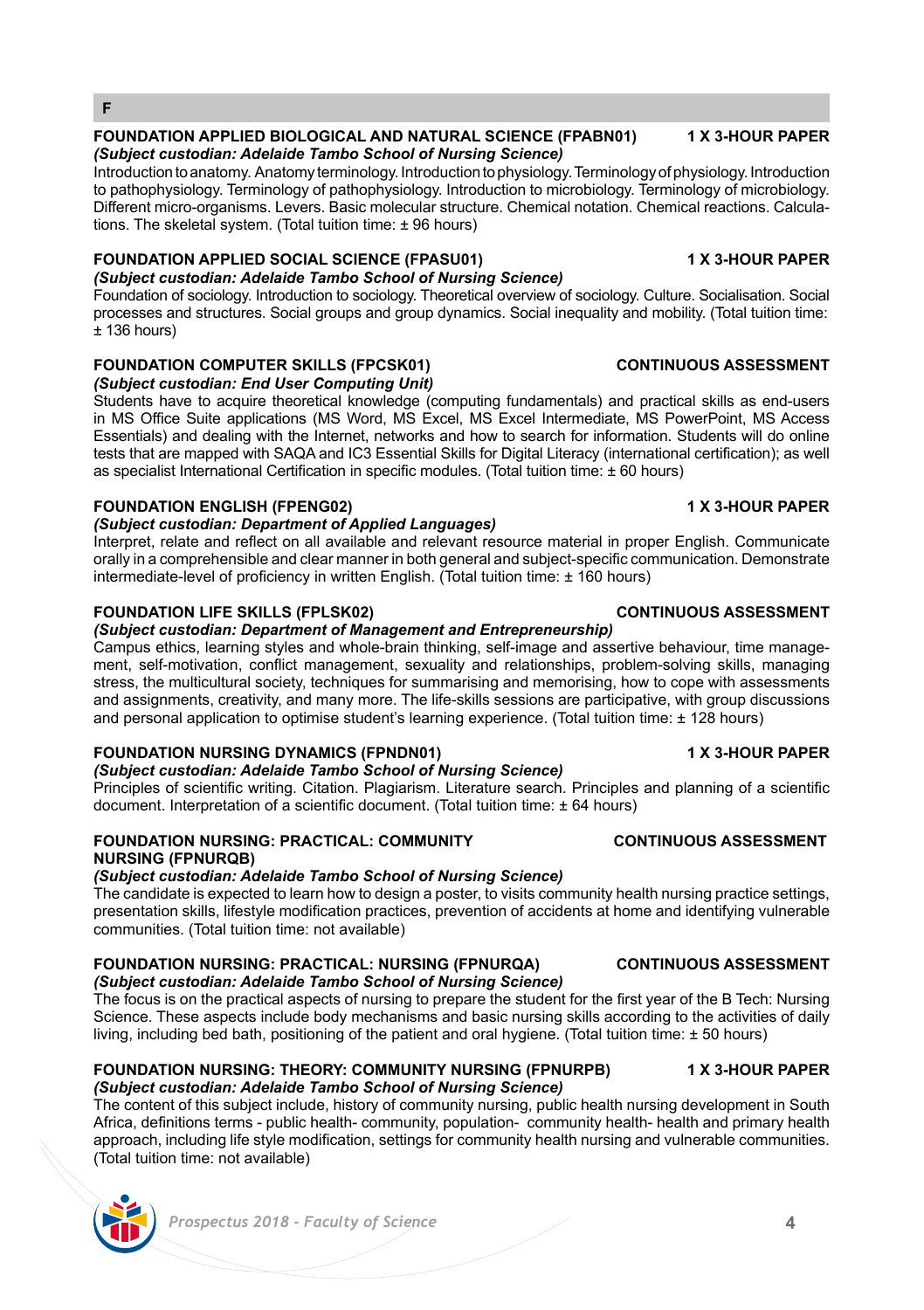### **FOUNDATION NURSING: THEORY: NURSING (FPNURPA) 1 X 3-HOUR PAPER** *(Subject custodian: Adelaide Tambo School of Nursing Science)*

The focus is on the theoretical aspects of nursing to prepare the student for the first year of the B Tech: Nursing Science. These aspects include the life cycle, the health-illness continuum and the activities of daily living. (Total tuition time: not available)

# **M**

# **MIDWIFERY NURSING: PRACTICAL II (MIN20QT) CONTINUOUS ASSESSMENT**

*(Subject custodian: Adelaide Tambo School of Nursing Science)* Ante-, intra- and post-natal procedures and skills. (Total tuition time: ± 88 hours and ± 280 hours of Work-Integrated Learning)

# **MIDWIFERY NURSING: PRACTICAL III (MIN30QT) CONTINUOUS ASSESSMENT**

*(Subject custodian: Adelaide Tambo School of Nursing Science)* Midwifery procedures and skills. Authentic holistic nursing assessment of a woman during pregnancy, labour and puerperium. (Total tuition time: +88 hours and +720 hours of work-integrated learning)

# **MIDWIFERY NURSING: THEORY II (MIN20PT) 1 X 3-HOUR PAPER**

# *(Subject custodian: Adelaide Tambo School of Nursing Science)*

Normal childbirth. The anatomy of the female pelvis and reproductive organs, preparation for pregnancy, parent and antenatal education and classes. Antenatal care, management of the 1st , 2nd and 3rd stages of labour. The physiology and care of the woman and the normal newborn. (Total tuition time:  $\pm$  70 hours)

# **MIDWIFERY NURSING: THEORY III (MIN30PT) 2 X 3-HOUR PAPER**

### *(Subject custodian: Adelaide Tambo School of Nursing Science)*

Abnormal childbirth: Identification and diagnosis of complications and emergencies occurring during pre-, intra, postpartum periods as well as on the neonate. Management and care of the complications, chronic conditions, obstetrical emergencies and on abnormalities of the newborn. Care of the healthy and ill low birth weight neonate and management of minor congenital abnormalities of the newborn. (Total tuition time: ± 88 hours)

# **N**

# **NURSING DYNAMICS I (NDN100T) 1 X 3-HOUR PAPER**

# *(Subject custodian: Adelaide Tambo School of Nursing Science)*

Nurses have a common goal, which is to assist patients to get rid of illness and disease. To reach this goal, they have to act together in a professional way. Nursing Dynamics teaches the student how to act professionally. The subject entails the historical perspective of nursing internationally and locally, the concept of nursing, nursing theories and models, nursing as a profession, professional regulation and nursing research. Scientific writing skills as it forms the basis of all written communication and documentation. Citing and reference list compilation. Introduction of the concept of research, literature search and plagiarism. (Total tuition time: ± 35 hours)

# **NURSING DYNAMICS II (NDN200T) 1 X 3-HOUR PAPER**

# *(Subject custodian: Adelaide Tambo School of Nursing Science)*

Nursing Dynamics refers to the content of the subject that is prescribed by the South African Nursing Council for any basic or post-basic course. Nurses in South Africa have been faced by an increasing number of ethical dilemmas and numerous problems in the provision of health care. Ethical issues such as the exploding AIDS crisis in Africa, the right to abortion, the plight of homeless and displaced persons, the escalation in child abuse, the status of live-in partners and the elderly are ethical dilemmas that are discussed in this subject. Nursing ethics, patient advocacy, caring in nursing and labour relations are the other segment of the module. Scientific assignment writing skills. Communicating literature review in line with Tshwane University of Technology guidelines. Research concepts; ethics, research approaches and paradigms, formulating research problems, and the four main steps/phases of research process. Literature reviews, writing of an assignment using IMRaD and scientific writing principles while preventing plagiarism. (Total tuition time: ± 35 hours)

# **NURSING DYNAMICS III (NDN300T) 1 X 3-HOUR PAPER**

# *(Subject custodian: Adelaide Tambo School of Nursing Science)*

The history of midwifery, the midwife and midwifery ethics, maternal deaths reports and levels of maternity care. Cultural sensitive midwifery, social context of childbirth and motherhood. Legislation, pharmacology and evidenced-based practice in Midwifery. Skills on developing a research proposal. Critiquing and reviewing of research reports. Apply research tools effectively and correctly in the research process. Logically and critically develop, analyse and draw conclusions from the findings of the research. Communicate the findings of the research in an acceptable manner while enhancing the transfer of technology. (Total tuition time: ± 35 hours)

# *Prospectus 2018 - Faculty of Science* **5**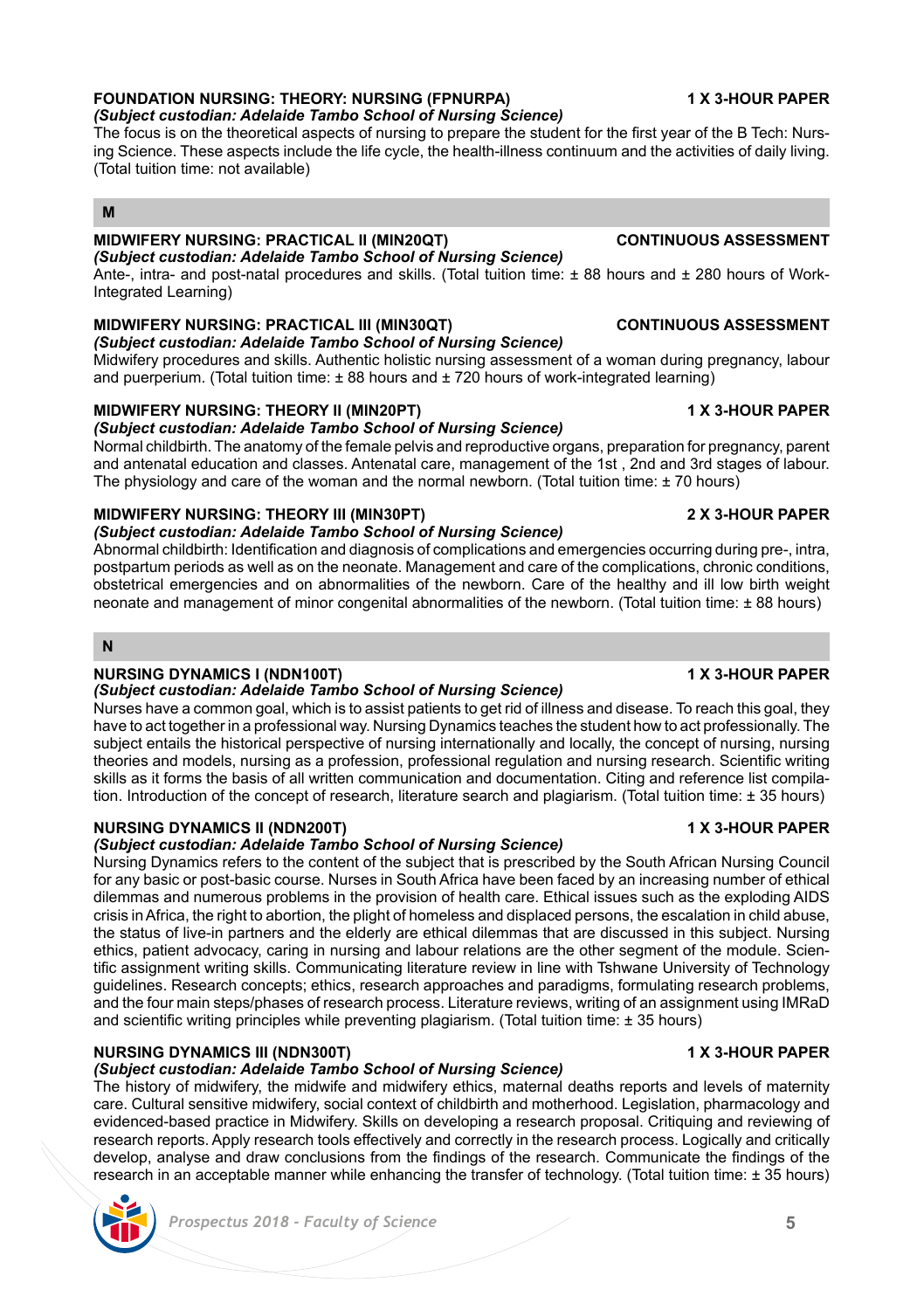# **NURSING DYNAMICS IV (NDN400T) 1 X 3-HOUR PAPER** *(Subject custodian: Adelaide Tambo School of Nursing Science)*

Quality improvement principles. Nursing delivery systems. Emergency preparedness response. Policies, guidelines, procedures and protocols on disaster management. Different Levels of management structures for disaster nursing. Database on disaster life-saving skills. Prevention of life-threatening complications and disabilities. Rehabilitation programmes. Collaboration and consultation. Role development. Multidisciplinary teams. Network. Code of practice (nurse). Leadership skills. Interpersonal and group skills. Labour legislation. Employment legislation. Negotiation skills. Human resource management. Management of physical resources. Cost analysis and management. (Total tuition time: ± 35 hours)

# **NURSING RESEARCH I (NRH110T) CONTINUOUS ASSESSMENT**

### *(Subject custodian: Adelaide Tambo School of Nursing Science)* The focus is the use of decision-making model to develop a research proposal, conducting of quantitative and

qualitative research, implementing the dissemination of research results and writing an IMRaD based article. (Tuition time: ± 45 hours)

### **NURSING: PRACTICAL: COMMUNITY NURSING I (NUR10QB) CONTINUOUS ASSESSMENT** *(Subject custodian: Adelaide Tambo School of Nursing Science)*

The emphasis of community nursing in the first year is to prevent and promote illness within the community. Furthermore, practice is aimed at the integration of theory and practice. Therefore, the student is prepared to develop a written lesson plan, provide health education to a variety of audiences with the use of various teaching aids. Students are expected to design a poster to be used during health education. Community assessments are done and findings are presented in groups. Rehabilitation centers and environmental visits will be conducted after which a student will write a reflective report. Students will perform nursing care in the community focusing on healthy lifestyle, cancer screening, palliative care and well mother and baby care. (Total tuition time: ± 45 hours and Work-Integrated Learning)

### **NURSING: PRACTICAL: COMMUNITY NURSING II (NUR20QB) CONTINUOUS ASSESSMENT** *(Subject custodian: Adelaide Tambo School of Nursing Science)*

The student will master expected competencies in community nursing with specific focus on conducting a health assessment, using the EDL to prescribe school health and assessment of the school environment, family study and presentation in groups, EPI, IMCI, cold chain management, breast and cervical cancer screening, health education with the use of posters, HIV campaign and community development skills. (Total tuition time: ± 45 hours and Work-Integrated Learning)

### **NURSING: PRACTICAL: FUNDAMENTAL NURSING I (NUR10QA) CONTINUOUS ASSESSMENT** *(Subject custodian: Adelaide Tambo School of Nursing Science)*

The emphasis of the subject is on the provision of scientifically based health care to the individual. It is an integral component of the learning programme in order to meet the requirements of the South African Nursing Council for registration as a nurse and midwife. The aim is to integrate theory and practice to develop a nurse practitioner who is able to apply decision-making and clinical judgment and who can apply the fundamentals of nursing by providing consciously interactive, reflective and holistic nursing care. (Total tuition time: ± 55 hours and Work-Integrated Learning)

### **NURSING: PRACTICAL: GENERAL NURSING II (NUR20QA) CONTINUOUS ASSESSMENT** *(Subject custodian: Adelaide Tambo School of Nursing Science)*

The emphasis in the second year is to promote health and prevent illness of the individual in family, group and community at any point along the health/illness continuum in all stages of the life cycle. Urinary elimination, basic principles of wound care, fluid, electrolyte and acid-base balance, diagnostic testing and pharmacology will be discussed in different sessions where the relevant procedures will be demonstrated and practised. (Total tuition time: ± 55 hours and Work-Integrated Learning)

# **NURSING: PRACTICAL: MEDICAL AND SURGICAL CONTINUOUS ASSESSMENT NURSING III (NUR30QA)**

# *(Subject custodian: Adelaide Tambo School of Nursing Science)*

In order to be a competent medical and surgical nursing practitioner, the student nurse has to practise and master certain competencies. The following competencies will be simulated and need to be practised in simulation and where possible in the clinical field: removal of stitches and drains; recording a 12 lead ECG, pulse oximetry, monitoring a central venous pressure, closed and open suctioning, physiotherapy demonstration by physiotherapist, unsynchronised and synchronised defibrillation, Basic Life Support (BLS), chest x-ray interpretation, ECG interpretation, blood gas interpretation, visit to dialysis unit, removal of chest drain, assisting with intubation, assisting with extubation, neurological observations and epidural catheter. These competencies will enable the nurse to practise the skills related to medical and surgical conditions. (Total tuition time:  $\pm$  68 hours and  $\pm$  72 hours Work-Integrated Learning)



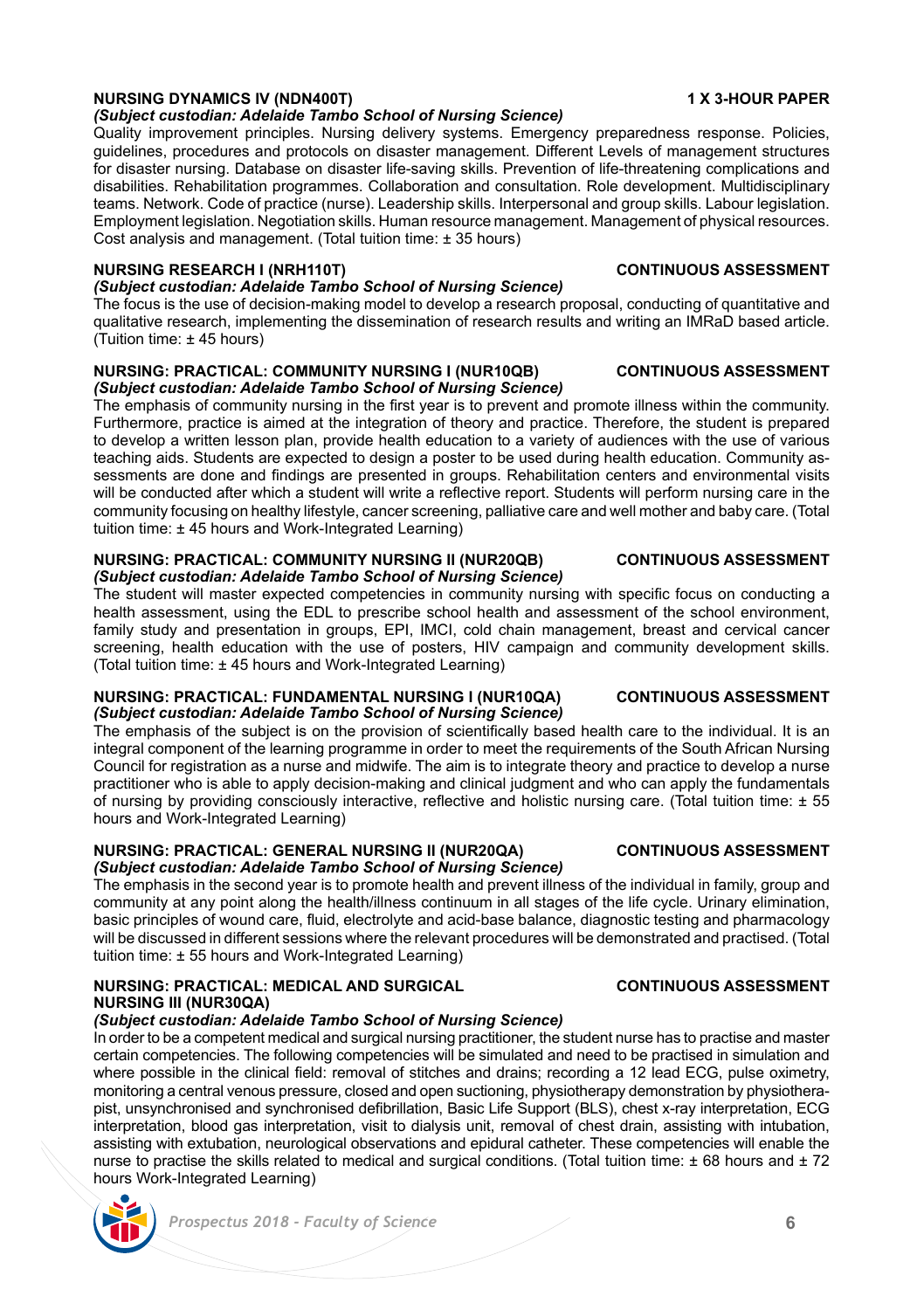# **NURSING: PRACTICAL: MEDICAL AND SURGICAL CONTINUOUS ASSESSMENT NURSING IV (NUR40QA)**

### *(Subject custodian: Adelaide Tambo School of Nursing Science)*

This subject aims to prepare the student nurse to provide safe quality nursing care. This care includes identifying and prioritising nursing care problems by means of designing a comprehensive nursing care plan based on a complete assessment of an acutely ill patient in the clinical field. The following core competencies are applicable and needed to be practised in the clinical field: basic life support, a-septic wound care, haemodynamic monitoring, basic interpretation of an ECG rhythm strip, blood gas analysis, basic interpretation of blood investigations, administering of medication (including knowledge of the pharmacodynamics, side effects and indication for this specific patient), accurate record keeping, the application of the relevant legal requirements in the clinical field regarding the care of the acutely ill patient, and designing a comprehensive care plan for the acutely ill patient. These competencies will enable the student nurse to care for the acutely ill patient under supervision of the professional nurse. (Total tuition time: ± 900 hours, Work-Integrated Learning)

### **NURSING: PRACTICAL: PSYCHIATRIC NURSING III (NUR30QB) CONTINUOUS ASSESSMENT** *(Subject custodian: Adelaide Tambo School of Nursing Science)*

Applying the nursing process to an individual with an intellectual disability: assessment, nursing diagnosis, client outcomes, implementation of a stimulation programme, evaluation, Therapeutic milieu assessment and recommendations for improvement, therapeutic ward programme, establishing and maintaining a therapeutic nurse client relationship, facilitative communication skills. (Total tuition time: ± 48 hours skills and ± 280 hours Work-Integrated Learning)

### **NURSING: PRACTICAL: PSYCHIATRIC NURSING IV (NUR40QB) CONTINUOUS ASSESSMENT** *(Subject custodian: Adelaide Tambo School of Nursing Science)*

Crisis intervention, individual supportive sessions, therapeutic groups, mental health education, electroconvulsive treatment – nursing responsibilities, psychopharmacological nursing responsibilities, mental health care of a client with a mood disorder, anxiety disorder, schizophrenia, substance-related disorder, admission, discharge, transfer, leave of absence of mental healthcare users. Application of the nursing process to clients with mental illness. (Total tuition time: ± 480 hours and Work-Integrated Learning)

# **NURSING: THEORY: COMMUNITY NURSING I (NUR10PB) 1 X 3-HOUR PAPER**

*(Subject custodian: Adelaide Tambo School of Nursing Science)* Introduces the student to the foundation of community health, public health and primary health-care taking into consideration perspective on national and international health-care delivery. Students are taught to identify and address determinants of health through health promotion and health education. Taking into consideration the scope of environmental health and principles of community nursing, community assessments are conducted. Introduction to other topics within the scope of community nursing in the first year of study includes: Child health, Youth and Adolescent health, Women's health, Men's health and older person's health. (Total tuition time: ± 75 hours)

### **NURSING: THEORY: COMMUNITY NURSING II (NUR20PB) 1 X 3-HOUR PAPER** *(Subject custodian: Adelaide Tambo School of Nursing Science)*

Primary health care principles, health assessment: diagnosing minor ailments and treating, family assessment, burden of diseases in South Africa, communicable diseases. HIV/AIDS disease process and ART. Syndromic approach of sexually transmitted diseases management, burden of diseases. Acute non-communicable diseases. Chronic non-communicable diseases. Occupational health nursing. Child health, IMCI newborn component, case management, school health, child health programmes. GOBIFFF: expanded programme of immunisation. Indigenous knowledge and traditional medicines. Community resources, disasters in communities. Perspectives on international health care delivery. (Total tuition time: not available)

# **NURSING: THEORY: FUNDAMENTAL NURSING I (NUR10PA) 1 X 3-HOUR PAPER** *(Subject custodian: Adelaide Tambo School of Nursing Science)*

This subject addresses different concepts of contemporary nursing. It includes, but is not limited to, growth and development, wellness, disease, the nursing process, which is the framework of professional nursing today, and the basic needs of human beings. The content is divided into learning units that focus on concepts of growth and development, health, wellness and illness, need for internal homeostasis, hygiene, elimination, nutritional and safety needs, need for activity and relaxation, rest, sleep and comfort, skin integrity and the nursing process. Critical thinking and creative implementation of nursing care are encouraged and stimulated. (Total tuition time: ± 78 hours)